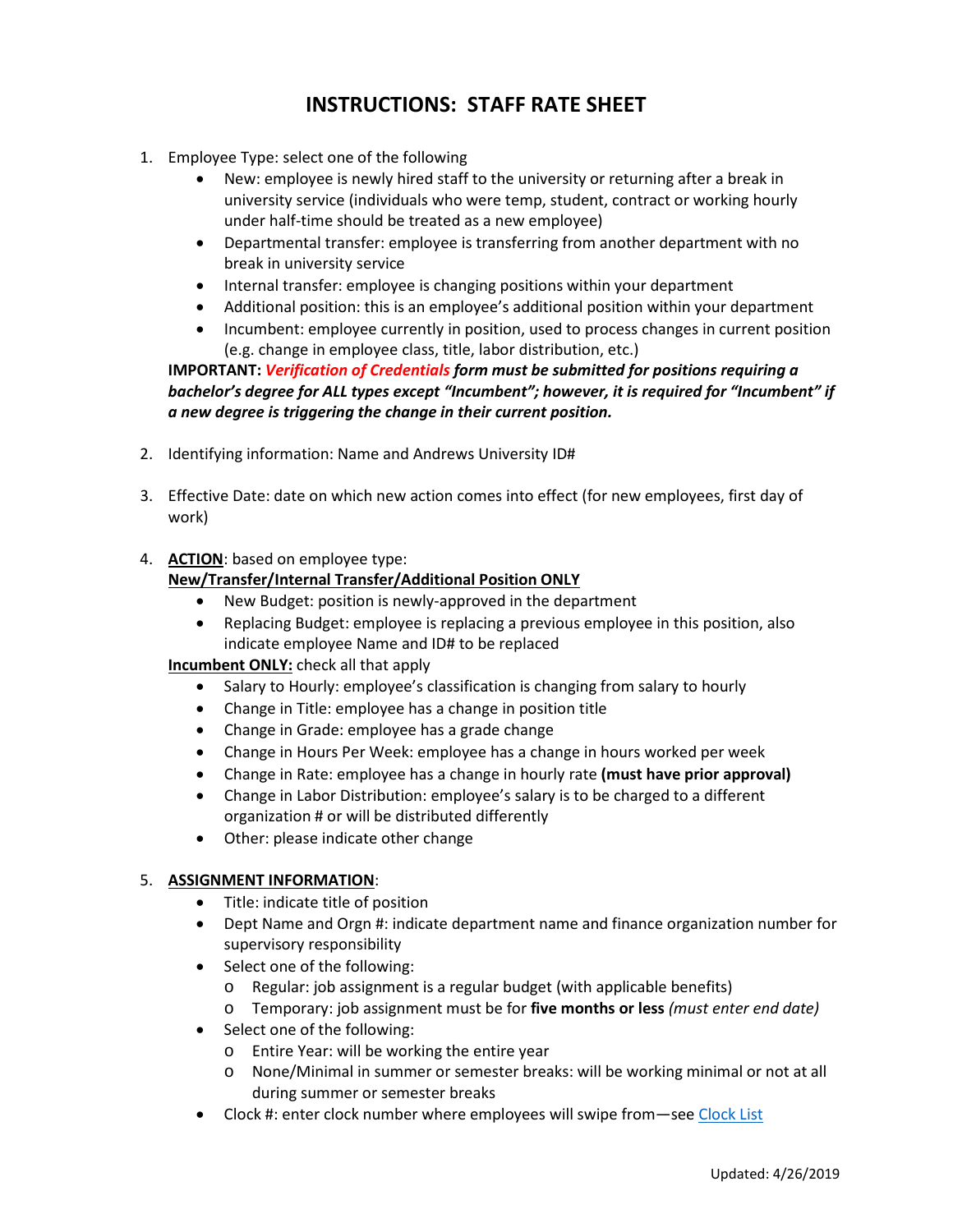- Hours Per Week: indicate number of expected hours to be worked per week *(temporary job assignments must be for less than 30 hours/week)*
- Pay Grade: indicate position grade (if unknown, please contact Compensation Analyst)
- Hourly Rate: rate preapproved by HR (with Compensation Analyst)
- Wage Labor Distribution: please indicate full wage labor distribution as well allocation percentage
	- o These numbers should correspond to the wage budget line in your financial budget
	- o **NOTE**: account numbers must be either 9210 (for regular assignments with at least 20 hours per week) or 9220 (for temporary assignments or regular assignments of less than 20 hours per week)
- Special Circumstances: please indicate in the space provided any special circumstances applicable to this appointment
- 6. Obtain signature approvals from the following:
	- Supervisor: employee's immediate Supervisor (**IMPORTANT**: enter ID#)
	- Next Level Supervisor: supervisor of employee's immediate Supervisor (enter ID#)
- 7. Controller, Compensation Analyst: signatures for these individuals will be obtained by Employment Office upon submission of rate sheet at the end of step 6 above